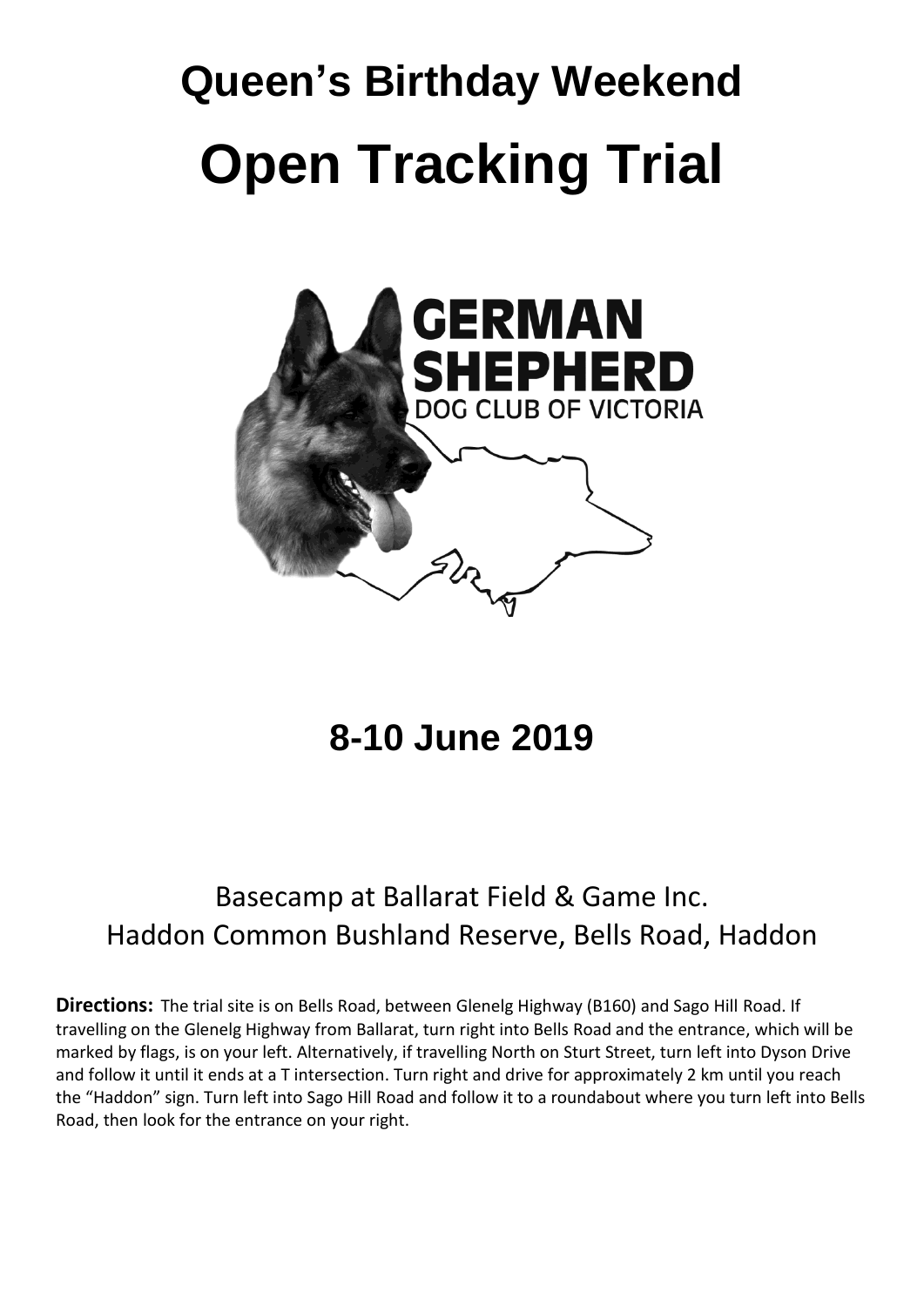|                | <b>Abbreviations</b>                             |                        |     |    |              |
|----------------|--------------------------------------------------|------------------------|-----|----|--------------|
|                | DC: Mrs Denise Chrystal                          | EXC: Excellent         |     |    |              |
|                | DH: Mrs Dawn Howard                              | VG: Very Good          |     |    |              |
|                | Mrs Judy Pillinger<br>JP:                        | Good<br>G:             |     |    |              |
|                |                                                  | P:<br>Pass             |     |    |              |
|                |                                                  | NQ: Non-qualified      |     |    |              |
|                |                                                  | SCR: Scratched         |     |    |              |
|                |                                                  |                        |     |    |              |
| Cat.           | Competitor                                       | <b>Breed</b>           | D/B |    | Judge Result |
| No.            |                                                  |                        |     |    |              |
|                | <b>Saturday 8 June 2019</b>                      |                        |     |    |              |
|                | <b>Test One 400 metres</b>                       |                        |     |    |              |
| 1              | CHAMPION DUNCAIRN DREAM POLICE                   | <b>CAIRN TERRIER</b>   | D   | JP | G            |
|                | Mrs M & Mr B Myers                               |                        |     |    |              |
|                | Tracklayer: Brendan Myers                        |                        |     |    |              |
|                |                                                  |                        |     |    |              |
| 3              | HOUNSLEY HINT OF THIS AND THAT (AI)              | <b>BEAGLE</b>          | B   | DC | VG           |
|                | Miss J Lalor & Mr P Hissey                       |                        |     |    |              |
|                | Tracklayer: Helen den Hartog                     |                        |     |    |              |
|                |                                                  |                        |     |    |              |
| 4              | SUP CH CCDALS CALVIN KLEIN ICONIC FAME RN ET JC  | DALMATIAN              | D   | DH | VG           |
|                | Mr A & S Gallo                                   |                        |     |    |              |
|                | Handler: Sofeia Gallo, Tracklayer: Anthony Gallo |                        |     |    |              |
|                | Test Two 800 metres                              |                        |     |    |              |
| 5              | <b>WAIWILTA HEARTBEAT RN</b>                     | PAPILLON               | D   | DH | G            |
|                | Denise & Eric Chrystal                           |                        |     |    |              |
| 6              | CH GAMEGUARD FADE TO BLACK (AI)                  | <b>BULLMASTIFF</b>     | B   | DC | <b>SCR</b>   |
|                | Karen Mather                                     |                        |     |    |              |
|                | Tracklayer: Kate Williamson                      |                        |     |    |              |
| $\overline{7}$ | AUSTGEM TOTAL REFLECTION CCD, RN                 | DOBERMANN              | B   | JP | G            |
|                | Maribeth Murphy                                  |                        |     |    |              |
|                | Tracklayer: Alison Livermore                     |                        |     |    |              |
|                | <b>Test Three 800 metres</b>                     |                        |     |    |              |
| $\overline{2}$ | GRAND CHAMPION TAZLON QUILL OF DYCITY            | WELSH SPRINGER SPANIEL | D   | JP | G            |
|                | Mrs M & Mr B Myers                               |                        |     |    |              |
|                |                                                  |                        |     |    |              |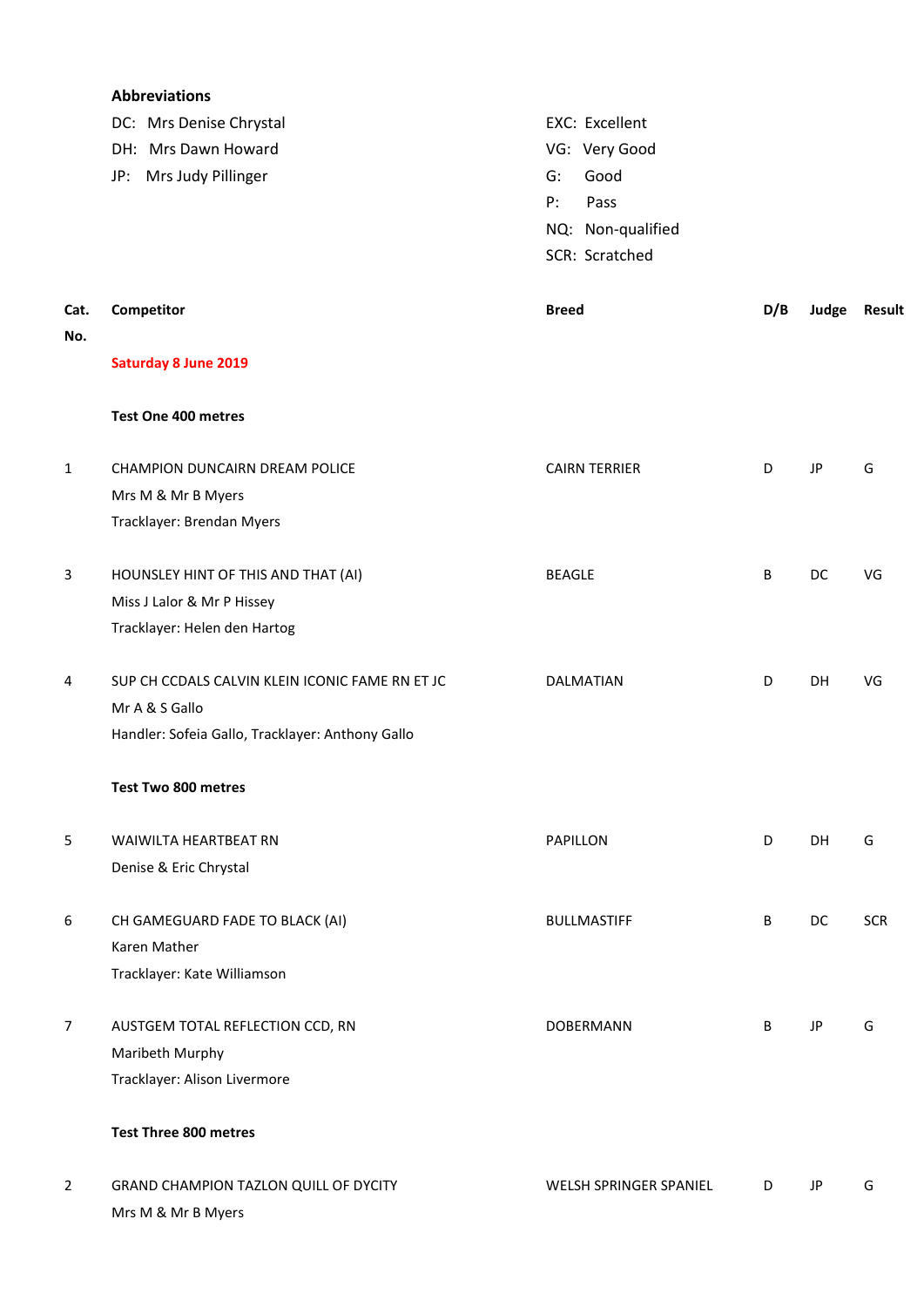| 8  | NEUT CH DAVENTRI SOLDIER WINDLOW CCD RAE RE JD SD ET<br>Ms P Windlow                | <b>CAVALIER KING CHARLES</b><br>SPANIEL         | D | DC        | G   |
|----|-------------------------------------------------------------------------------------|-------------------------------------------------|---|-----------|-----|
| 9  | GRAND CH. STOBAR QUENTIN CDX RN ET AZ BSC.1<br>Mr S Macdonald                       | <b>GERMAN SHEPHERD DOG</b>                      | D | DH        | VG  |
|    | Test Four 1000 metres                                                               |                                                 |   |           |     |
| 10 | CONINGSBURGH DIAMONDS N PEARLS RN<br>Kellie Monea                                   | LABRADOR RETRIEVER                              | B | DH        | NQ. |
| 11 | <b>KOBI TD</b><br>Jillien Van Bommel                                                | <b>ASSOCIATE</b>                                | D | DC        | NQ. |
| 12 | <b>BODECKA CARBON COPY TD</b><br>N & M Hawthorne                                    | <b>GERMAN SHEPHERD DOG</b>                      | D | DH        | NQ. |
| 13 | OBYWAN B JAR JAR BINKS (AI) TD<br>Mr P O'bryan                                      | <b>GERMAN SHEPHERD DOG</b>                      | B | JP        | P   |
|    | Test Five 1000 metres                                                               |                                                 |   |           |     |
| 14 | KAPOSVARI SIENA ON POINT. TD<br>Mr P J Keenan                                       | HUNGARIAN VIZSLA                                | B | DC        | VG  |
|    | Test Six 1200 metres                                                                |                                                 |   |           |     |
| 15 | JAYELLA WOT R THE ODDS, TD<br>Mr I & Mrs D Woollard                                 | <b>GERMAN SHEPHERD DOG</b>                      | D | DH        | G   |
| 16 | CH. HARDROKK MIAMI VICE AZ TD<br>D. Mitchell                                        | <b>GERMAN SHEPHERD DOG</b><br>(LONG STOCK COAT) | D | DC        | NQ. |
| 17 | NRCA CH & AUS CH UBERSEIN STRIKES AGAIN (AI) TD HT ET<br>Jason Berryman & L Russell | <b>ROTTWEILER</b>                               | D | JP        | VG  |
|    | Test Seven 1200 metres                                                              |                                                 |   |           |     |
| 18 | MILLBROOK JEMFIRE TDX<br>Mr & Mrs G F Cole                                          | <b>GERMAN SHEPHERD DOG</b>                      | B | JP        | VG  |
| 19 | GIPFEL SHADOW LAND CD RN TDX<br>N & M Hawthorne                                     | <b>GERMAN SHEPHERD DOG</b>                      | D | DH        | NQ  |
| 20 | ALCHEMY HONEY BABY TDX                                                              | <b>ROTTWEILER</b>                               | B | <b>DC</b> | NQ. |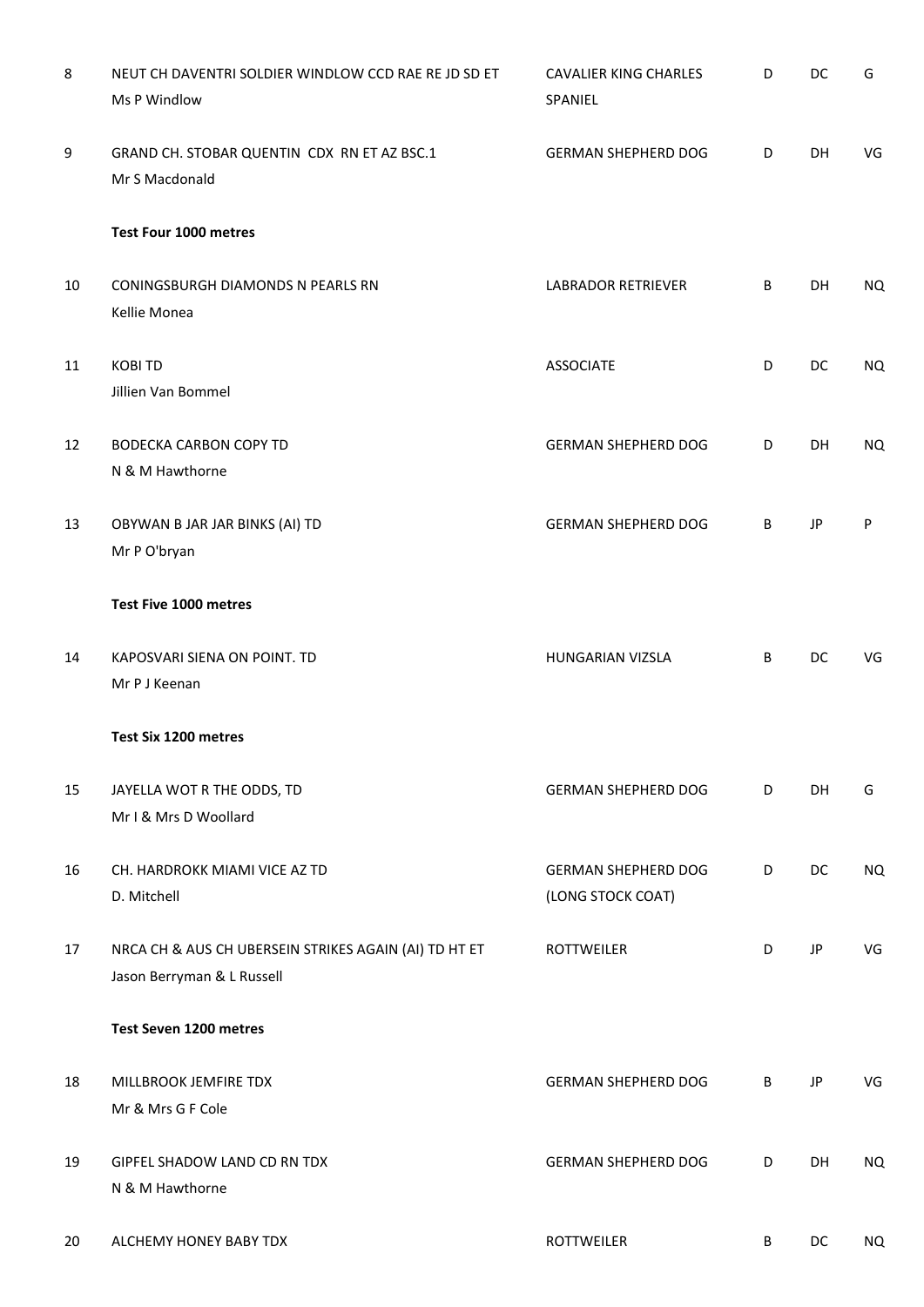Jolanta Terlecka

## **Test Eight 1200 metres**

| 21          | SEIGEN FREYA AZ. CCD. CD. RA. TDX.<br>Mr P O'bryan                                        | <b>GERMAN SHEPHERD DOG</b>                      | В   | JP | G          |
|-------------|-------------------------------------------------------------------------------------------|-------------------------------------------------|-----|----|------------|
| 22          | PRATT BRAMBLE TDX<br><b>Wendy Potter</b>                                                  | <b>MURRAY RIVER RETRIEVER</b>                   | В   | DC | <b>NQ</b>  |
| 23          | GRAND CH NEUTER CH WEISNJAC SHOOT TO THRILL TDX<br>Weisnjac Kennels                       | <b>JACK RUSSELL TERRIER</b>                     | В   | DH | P          |
| 24          | CH LUMINEUX FIRESTORM TDX HSAS<br>Mr G & Mrs P Roberts                                    | BELGIAN SHEPHERD DOG<br>(TERVUEREN)             | D   | JP | NQ         |
| Cat.<br>No. | Competitor                                                                                | <b>Breed</b>                                    | D/B |    |            |
|             | Sunday 9 June 2019                                                                        |                                                 |     |    |            |
|             | <b>Test One 400 metres</b>                                                                |                                                 |     |    |            |
| 25          | NEUTER CHAMP MEADOWBRIAR HUMPHREY BOGART JC<br>June Trent<br>Tracklayer: Cheryl Webster   | <b>FIELD SPANIEL</b>                            | D   | DH | VG         |
| 26          | CH. STOBAR YALINA 'A' 'Z' BS CL 1<br>Narelle Cullen<br>Tracklayer: Tania Schumann         | <b>GERMAN SHEPHERD DOG</b><br>(LONG STOCK COAT) | В   | JP | <b>SCR</b> |
| 27          | JAYSHELL NELLIE<br>Angela Little                                                          | <b>GERMAN SHEPHERD DOG</b>                      | В   | DC | <b>SCR</b> |
|             | <b>Test Two 800 metres</b>                                                                |                                                 |     |    |            |
| 28          | ZAHALS FITZ<br><b>Kylie Trigg</b><br>Tracklayer: Nicole Phillips                          | <b>ROTTWEILER</b>                               | D   | JP | NQ         |
|             | <b>Test Three 800 metres</b>                                                              |                                                 |     |    |            |
| 29          | AUST CH MEADOWBRIAR MACBETH FINDLAECH CA<br>Mrs C & Mr J Webster & Mr J & Mrs R Robertson | <b>FIELD SPANIEL</b>                            | D   | DH | G          |
| 30          | NEUTER CH ROBMOND.RECOLECTION JC                                                          | <b>FIELD SPANIEL</b>                            | B   | DC | P          |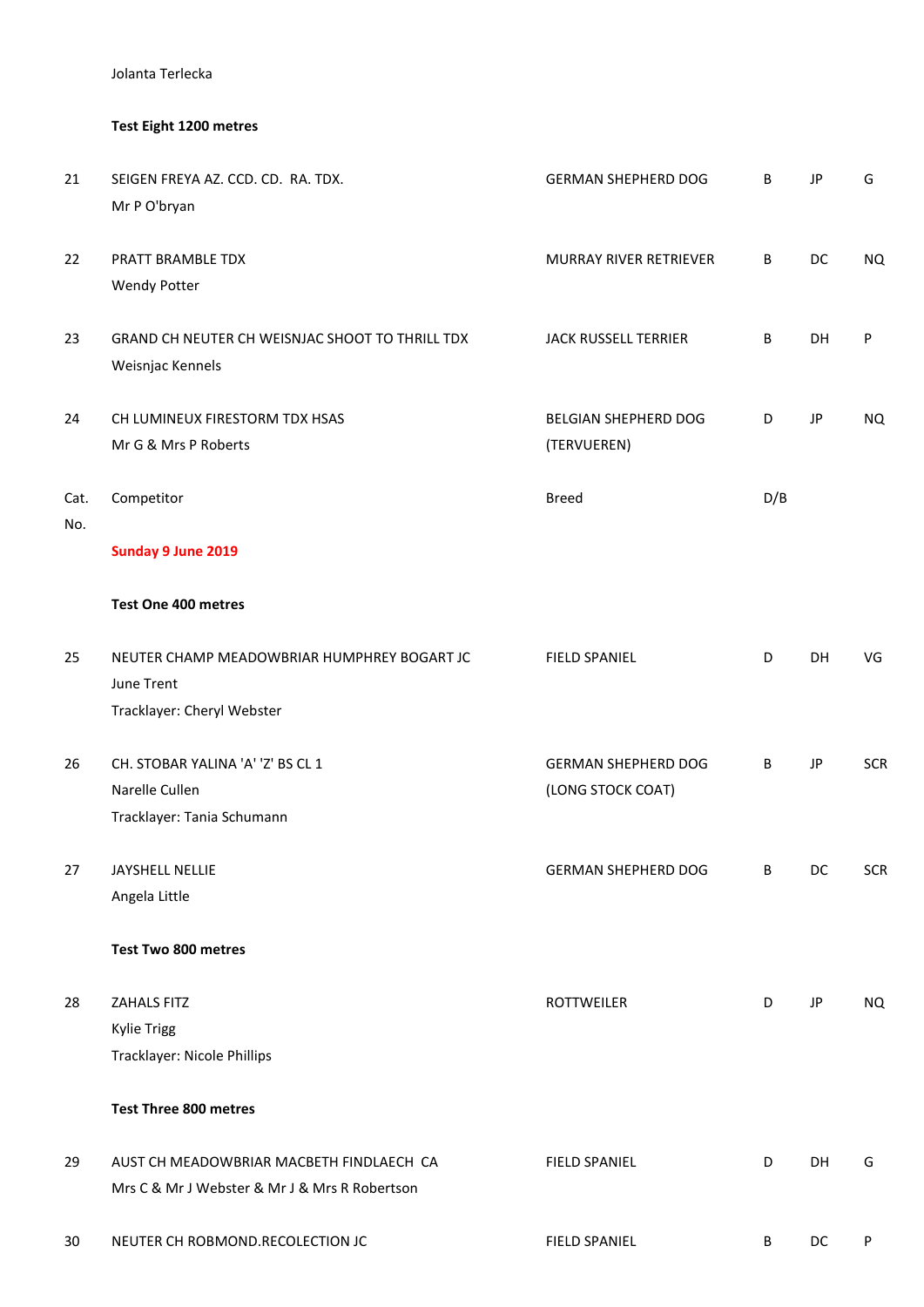Mrs C & Mr J Webster

| 31 | CHAMPION HOUNSLEY HAVE YOU EVER                                              | <b>BEAGLE</b>                               | B | DC        | EXC        |
|----|------------------------------------------------------------------------------|---------------------------------------------|---|-----------|------------|
|    | Miss J Lalor & Mr P Hissey                                                   |                                             |   |           |            |
| 32 | CH NEUT CH COMEBY MONEY TALKS CCD RAE HSS HTM.S FS.S<br>T Schumann           | AUSTRALIAN SHEPHERD                         | B | <b>DH</b> | G          |
|    | Test Four 1000 metres                                                        |                                             |   |           |            |
| 33 | <b>GUNNERSON CHINOOK BLUSH</b><br>Shirley Williamson                         | <b>LABRADOR RETRIEVER</b>                   | D | JP        | VG         |
| 34 | ROZATE CHICAGO AFTER MIDNIGHT TD<br>Miss A Mills                             | AUSTRALIAN SHEPHERD                         | D | DC        | G          |
| 35 | TAYONA I WALK THE LINE (AI) TD<br>Miss A Mills, Mrs K Dourley & Mrs P Kent   | AUSTRALIAN SHEPHERD                         | D | DC        | G          |
| 36 | NEUT CHTANNAH FUN WITH OSCAR TD<br>Margaret Wright                           | POODLE (STANDARD)                           | D | DH        | G          |
| 37 | DUAL CH (N)(RO) STARKEHRE RUN LOLA RUN CD RAE PT TD<br><b>Bobbee Terrill</b> | <b>ROTTWEILER</b>                           | B | DH        | G          |
|    | Test Five 1000 metres                                                        |                                             |   |           |            |
| 38 | CH. NEUT CH.BROMHUND EGOTISTICAL CD RM TD<br>MrIC& Mrs GL Todd               | WEIMARANER                                  | D | JP        | VG         |
|    | Test Six 1200 metres                                                         |                                             |   |           |            |
| 39 | WOODWYCH HOT GOSSIP TDX<br>Greg Chapman                                      | <b>GERMAN SHORTHAIRED</b><br><b>POINTER</b> | B | DC        | <b>SCR</b> |
| 40 | CH NEUTER CONINGSBURGH COASTWATCH RN TD<br>Kellie Monea                      | <b>LABRADOR RETRIEVER</b>                   | D | DH        | G          |
|    | Test Seven 1200 metres                                                       |                                             |   |           |            |
| 41 | <b>CODY TDX</b><br>Malcolm Bird                                              | <b>ASSOCIATE</b>                            | D | DC        | G          |
| 42 | NYANGA ANZAC SILVER FERN TDX RN                                              | <b>BORDER COLLIE</b>                        | B | JP        | VG         |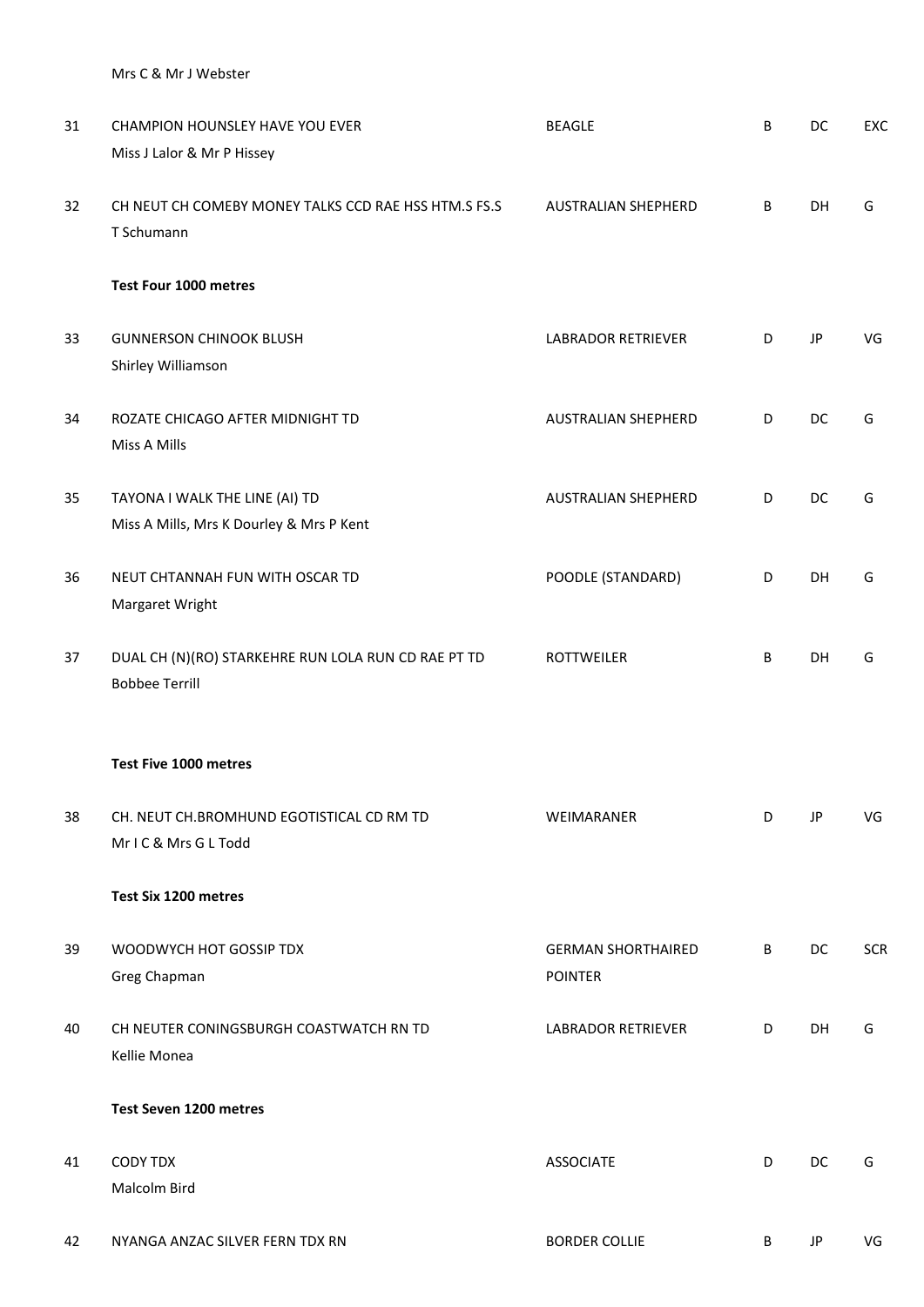Yvonne Ross

| 43          | JAYSHELL GHAN CCD RE TDX ET<br>Cathy Workman                                                     | <b>GERMAN SHEPHERD DOG</b>         | D   | DH | <b>NQ</b> |
|-------------|--------------------------------------------------------------------------------------------------|------------------------------------|-----|----|-----------|
| 44          | AUST CH KAGISO AFRICAS LIL ZAZU TDX<br>Miss Nicole E Phillips                                    | <b>ROTTWEILER</b>                  | B   | JP | G         |
|             | Test Eight 1200 metres                                                                           |                                    |     |    |           |
| 45          | ASHLAREN GUESS MY NAME (AI) TDX<br>W & A Mooney                                                  | WEIMARANER                         | B   | DC | G         |
| 46          | CH KAGISO PRETTY SAVANAH<br>K Ayton, L Russell, N Phillips                                       | <b>ROTTWEILER</b>                  | B   | DH | G         |
| 47          | CH.SENSEN MANN YOKON.CD, TDX, ET<br>A&F Henderson, K&R Knuckey, G Bobbin, J Cathie               | <b>GERMAN SHEPHERD DOG</b>         | D   | JP | VG        |
| Cat.<br>No. | Competitor<br>Monday 10 June 2019                                                                | <b>Breed</b>                       | D/B |    |           |
|             | Test One 400 metres                                                                              |                                    |     |    |           |
| 48          | SCHAEFERHUND VASKO<br>Godfrey & Barbara Lowe                                                     | <b>GERMAN SHEPHERD DOG</b>         | D   | JP | P         |
| 49          | ROZATE SHASTA SALAMANDER HT<br>Rozate Kennels<br>Handler: Pat Roberts, Tracklayer: Garry Roberts | <b>AUSTRALIAN SHEPHERD</b>         | В   | DH | G         |
| 50          | <b>RADICAL RUSS</b><br>Colleen James                                                             | <b>ASSOCIATE</b>                   | D   | DH | VG        |
| 51          | AUDACIOUSOLLIE<br>Colleen James                                                                  | <b>ASSOCIATE</b>                   | D   | DC | P         |
|             | Test Two 800 metres                                                                              |                                    |     |    |           |
| 52          | SOVERENPARK GALAXY<br>Gina Scuffins                                                              | WHITE SWISS SHEPHERD<br><b>DOG</b> | D   | DC | P         |
| 53          | GIDAY CROSS FIRE AT BLYTHSWOOD RN<br><b>Glenys Barnes</b>                                        | POODLE (STANDARD)                  | D   | JP | <b>NQ</b> |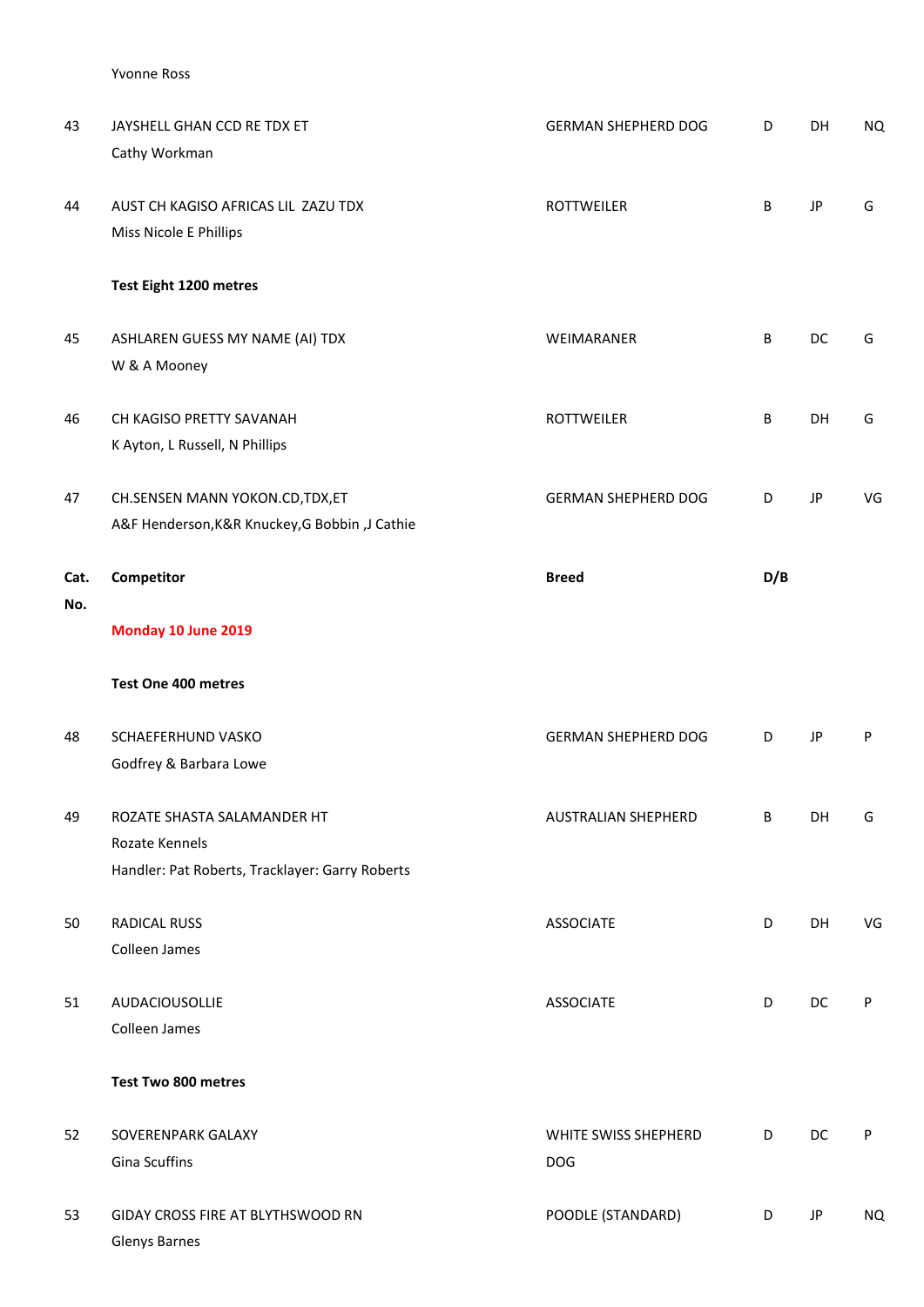Tracklayer: Lina Morgante

| 54 | SHILOH<br><b>Trevor May</b>                                                         | <b>ASSOCIATE</b>                                    | D | <b>DH</b> | G          |
|----|-------------------------------------------------------------------------------------|-----------------------------------------------------|---|-----------|------------|
|    | Tracklayer: Gerhard John                                                            |                                                     |   |           |            |
|    | <b>Test Three 800 metres</b>                                                        |                                                     |   |           |            |
| 55 | ELITEVIEW TAKING THE LEAD<br>Cheryl Smith                                           | AUSTRALIAN SHEPHERD                                 | B | DC        | VG         |
| 56 | NEUTER CH MONTAGE KAI FRY CDX RM RAE<br>Anna Del Bono                               | SHETLAND SHEEPDOG                                   | D | DH        | P          |
|    | Test Four 1000 metres                                                               |                                                     |   |           |            |
| 57 | CH GLENMAVE OLANDO (AI)<br>P. J. Allen                                              | <b>NOVA SCOTIA DUCK</b><br><b>TOLLING RETRIEVER</b> | D | JP        | VG         |
| 58 | BEEREEGAN SWEET CAROLINE CD RA TD QND<br>Noelene Jordan                             | <b>LABRADOR RETRIEVER</b>                           | B | DH        | VG         |
| 59 | YEOVILLE MIND THE TIARA<br>Cheryl Mckean                                            | <b>BORDER COLLIE</b>                                | B | DC        | <b>NQ</b>  |
| 60 | HOLLYBRIT BOLD AND BEAUTIFUL RN TD<br><b>Glenys Barnes</b>                          | POODLE (MINIATURE)                                  | B | JP        | <b>NQ</b>  |
| 61 | CH GRAEBROOK QUINTESSENTIAL ET TD<br>Mr D and Mrs N Abell                           | HUNGARIAN VIZSLA                                    | D | DH        | P          |
|    | Test Five 1000 metres                                                               |                                                     |   |           |            |
| 62 | CH JENDALLY SHAKESPEARE IN LOVE TD ET<br>Jenny Delmenico<br>Handler: Tara Delmenico | DALMATIAN                                           | D | DC        | NQ         |
|    | Test Six 1200 metres                                                                |                                                     |   |           |            |
| 63 | NEUT CH, ROCH SEYOSO MY BACKSTREET STUDENT CDX. TD<br>Ms H Campbell                 | PAPILLON                                            | D | DC        | NQ         |
| 64 | KHAYOZ THE KINGS SPEECH<br>Mr B Haywood                                             | <b>BORDER COLLIE</b>                                | D | JP        | <b>SCR</b> |